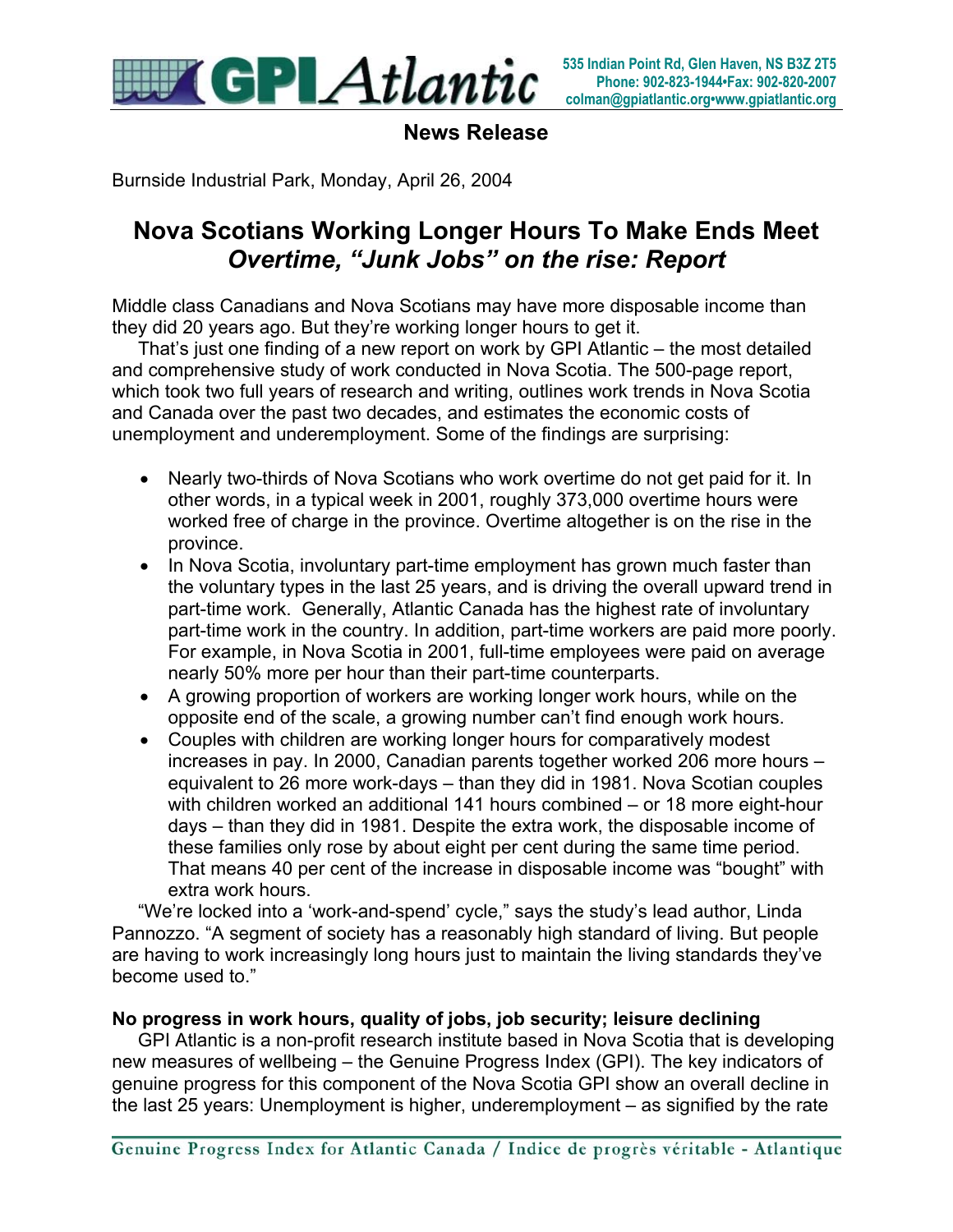## **WAX GPLAtlantic**

of involuntary part-time work – has increased; rates of overwork, including overtime, have increased; work stress is up; and there has been an overall decline in job security as signified by a massive increase in temporary, contingent work and a decline in permanent jobs with fringe benefits. As well, the growing polarization of hours has contributed to a widening income gap between rich and poor.

 "The report clearly points to some troubling work and income trends in Canada and Nova Scotia," says Pannozzo. "We've got people who are over-worked from all walks of life – rich, poor, and the struggling middle class. And at the same time we have a huge gap between rich and poor, and a growing class of underemployed."

 A large segment of working men and women – especially couples who work full time and have children – have less free time today than they did in the 1960s. Comparative time-use studies cited in the report also show that Canadians generally have less free time than most western Europeans. The average Danish citizen, for example, has 11 more hours of free time each week than the average Canadian.

### **Create jobs, improve quality-of-life by cutting overwork**

 The study also details the costs to society of both long work hours and lack of work. It points to solutions such as voluntary work-time reductions (with a proportionate reduction in pay without imperilling career advancement opportunities) and the right to refuse overtime work, both of which can redistribute work hours and create new jobs.

 Unemployment in Nova Scotia cost the provincial and national economies at least \$4 billion in 2001 in lost output and taxes, and in direct payments to the unemployed. In addition, unemployment may cost the province between \$250 million and \$400 million yearly in illness, divorce, and crime costs associated with joblessness.

 Long work hours are similarly costly. In 2001, absenteeism costs alone specifically attributable to stress from long work hours were nearly \$70 million in Nova Scotia.

 In just one week in 2001, the amount of paid overtime clocked in Nova Scotia was equal to more than 6,000 full-time jobs. If all paid *and* unpaid overtime were eliminated Nova Scotia would have been 17,573 jobs richer. If even half these overtime hours were converted to new jobs – a more realistic scenario – there would be 8,787 new jobs. Similarly, a 10 per cent reduction in working time for those who are currently employed would free up nearly 1.6 million hours of work for redistribution among the unemployed or underemployed. Turning just half those hours into new jobs would create 19,370 new jobs and drop the unemployment rate to 5.6%. The report notes that the Netherlands dropped its unemployment rate from 12.2% to 2.9% partly by redistributing work hours.

### **Full report available at www.gpiatlantic.org/pdf/workhours**

**Contact: Linda Pannozzo: 902-857-2058; or Ronald Colman: 902-823-1944 or 221-2318** This report was reviewed in whole or in part by Arthur Donner, Andrew Harvey, Anders Hayden, Andrew Heisz, Mike McCracken, and Juliet Schor.

About the primary author: GPI Atlantic researcher, *Linda Pannozzo, has degrees in environmental science, education, and journalism. She has written for* This Magazine*,* The Ottawa Citizen*,* High Grader Magazine*, and* The Coast*, among others. She is currently writing a book on proportional representation in the Canadian electoral system.*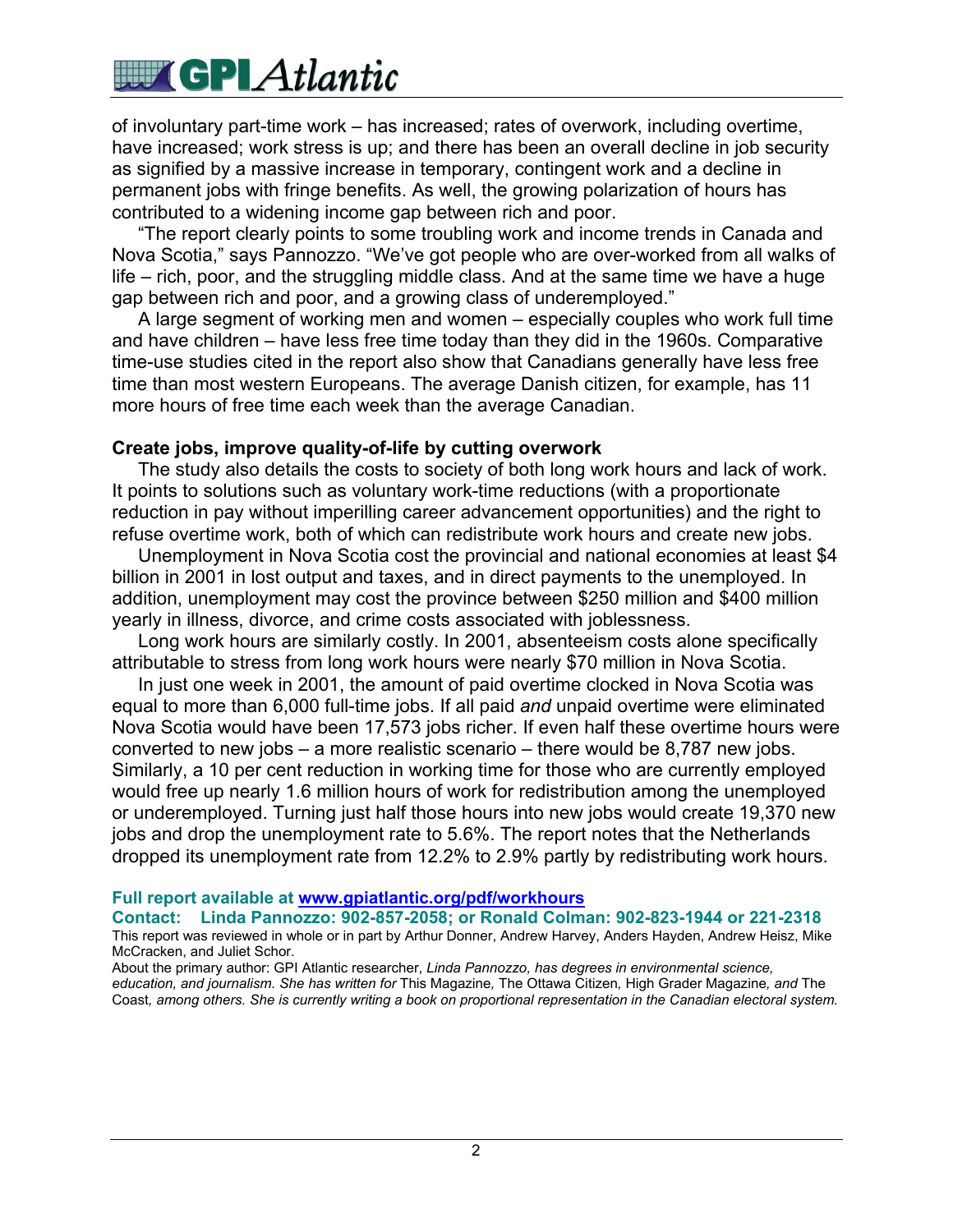### MAIN FINDINGS<sup>\*</sup>

### **Trends**

 $\overline{a}$ 

 **Hours polarization:** The apparent stability of average work hours in recent decades in Nova Scotia conceals growing disparities among different groups of workers. The decline in the proportion of workers working standard hours (35-40 hours/week) is coupled with increases in the proportions working long hours and short hours. In Nova Scotia the percentage of workers working standard hours fell from 65% in l976 to 57% in 2001.

The proportion of full-time employed workers working long hours (50 hours or more/week) increased between 1976 and 2001 from 12.7% to 16.4%. Full-time employed men in this province saw a 35% increase in long work hours (50+/week) during this time period from 16.6% to 22.4%. Full-time employed women working long hours increased from 4.5% in 1976 to 8.4% in 2001.

In 1976 roughly one in five full-time workers clocked more than 41 hours a week. By 2001 nearly one in three workers was doing so. Full-time employed women working more than 41 hours per week increased from 12.2% to 20.3% during this time period.

At the same time as more Nova Scotians are working long hours, larger numbers of Nova Scotians are also working shorter hours, with many of these unable to get the hours they need to make ends meet (see "underemployment" below). Part-time employment increased from 12.5% in 1976 to 17.8% in 2001. In 2001, 31% of all workers in the province clocked less than 35 hours a week, up slightly from 29% in 1976. Those working less than 30 hours a week increased from  $16\%$  in 1976 to more than 20% in 2001.<sup>1</sup> Short hours were most prevalent among employed women. Roughly two out of every five employed women and one in five employed men worked less than 35 hours a week in 2001.

In sum, the standard workweek (35-40 hours) has declined, and there is a growing gap between long and short hours workers. According to Statistics Canada, this increasing polarization of work hours has contributed substantially to the growing income gap in Canada since the early 1990s.

<sup>∗</sup> In most cases only Nova Scotia data have been cited in the *Main Findings*. Comparative Canadian data can be found in the Executive Summary of the report. <sup>1</sup>

<sup>&</sup>lt;sup>1</sup> Note that these represent *actual* hours worked, which include overtime hours, sick days, vacations etc. When *usua*l hours of work are considered, excluding overtime, work absence, and vacations, the proportion of Nova Scotians working less than 30 hours/week was 13.3% in 1976 and 17.8% in 2001. Statistics Canada defines a parttime worker as one whose *usual* hours of work at their *main* job are less than 30 hours/week. In the full GPI Work Hours report, as in Statistics Canada Labour Force Survey results, both usual and actual hours of work are cited. In the executive summary, and also in this summary of "main findings," however, only the *actual* hours of work are cited, in order to convey changes in the actual work burden of Nova Scotians.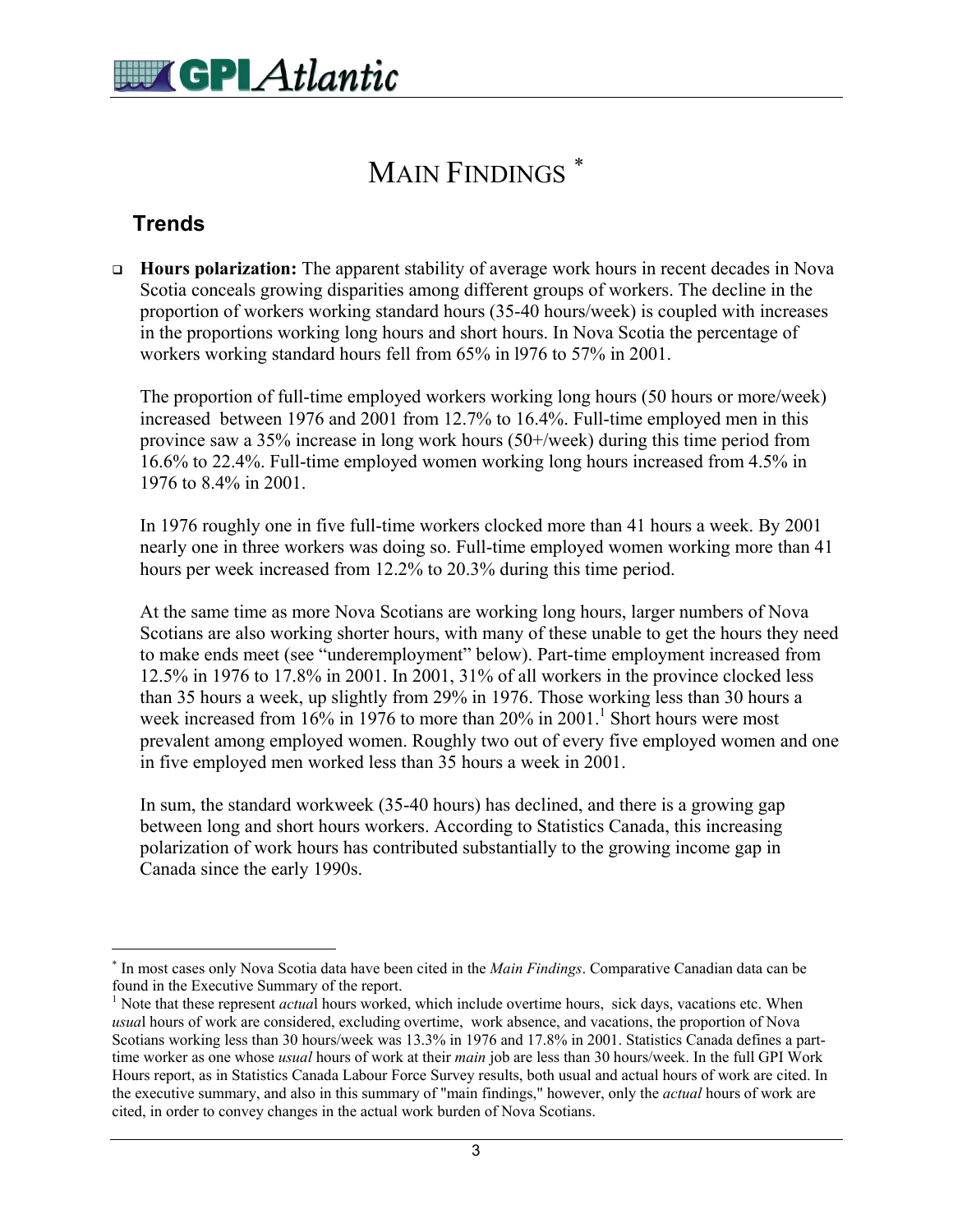# **WITH GPLAtlantic**

 **Total Work Hours:** Statistics Canada's special tabulations for GPI Atlantic on usual hours worked show that in 2002, dual-earner couples between 25 and 44 years of age without children in Nova Scotia worked a combined week of 78.2 hours for pay, an hour longer than the Canadian average. Couples in this age group with children worked 76.1 hours per week. Full-time employed parents between 25 and 44 years of age worked a combined workweek of 82.6 hours. Their non-parent full-time counterparts were employed 81.8 hours/week.

When we combine paid and unpaid work hours, dual-earner couples with children are working longer total hours today than their counterparts did 100 years ago. Total (paid plus unpaid) average work hours per week for couples with children increased substantially in Canada between l900 and 2000 from about 111 hours in 1900 to 137 hours in 2000. Total work hours for full-time employed parents in 2000 are even higher at 145 hours.

 **Work effort and income:** In Canada between 1980 and 2001, the average real disposable income of dual-earner parents increased by 8.4%. In Nova Scotia it increased by 8.1%. During roughly this same period (1981-2000), the average combined annual paid work hours of dual-earner parents with children increased by 6% in Canada and by 4% in Nova Scotia. When we include 2001 data, the increase is 3.4% and 3.1% respectively. In other words, in 2000, Canadian parents were actually working 206 more hours per year for pay – equivalent to 26 more workdays – than they did in 1981. Nova Scotian couples with children worked an additional 141 hours – or 18 more eight-hour days – than they did in 1981.

When the earnings and hours data are combined, it is clear that a substantial portion of the increased earnings were purchased with additional work hours. More than 40% of the increase in disposable income in Canada and nearly 40% of the increase in Nova Scotia were bought with increased work effort.

- **Overtime:** Among those who work overtime in Nova Scotia, nearly 38% get paid for it, while a striking 59% don't. The remaining 3% of overtime workers put in a combination of both paid and unpaid overtime hours. In other words, in a typical week in 2001, roughly 373,000 overtime hours were worked free of charge. Between 1997 (the first year data were available) and 2001, the incidence of overtime rose from 18.6% of all employees to 21.4%. In 2001, Nova Scotian women working overtime were less likely than men to be compensated for their extra labour. Fifty-two per cent of all male employees working overtime in 2001 were working unpaid overtime while nearly 68% of all female employees working overtime did so for free.
- **Part-time Employment:** In 2001 in Nova Scotia 17.8% of all employees worked part-time, compared with 12.5% in l976. Part-time rates peaked in 1996 at more than 20%. While youth (15-24 years old) have always constituted a large proportion of part-timers in this province, their predominance has declined over the last 25 years from 46% of part-timers in l976 to 36% in 2001. Instead, more and more adults between 35-54 years of age now work part-time, with this age group increasing from 25% of all part-timers in l976 to 35% in 2001. In Nova Scotia, one in four working women were employed part-time in 1976, compared with one in 20 employed men. By 1996, nearly one in three working women worked part-time compared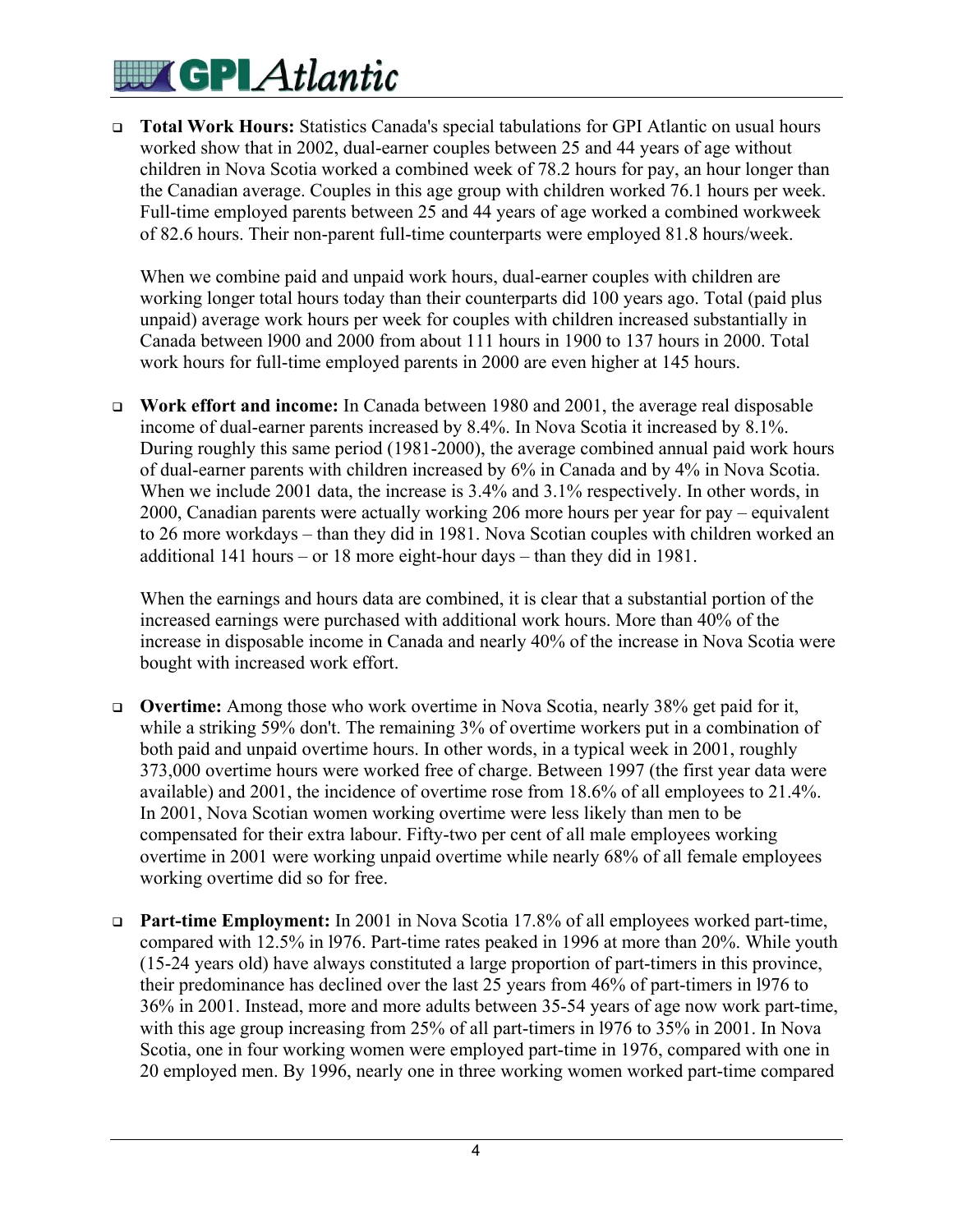to one in 10 men. In 2001, 26.5% of employed women and 9.9% of employed men worked part-time in Nova Scotia. These figures are consistent with the Canadian averages.

- **Contingent or Temporary Work:** Statistics Canada estimated that in l989, only 8% of workers had temporary jobs with a specified end date. By 2001, the proportion of Canadian workers with temporary jobs had increased by more than 50% to 12.8% of all workers. In 2001, 18% of Nova Scotian workers were employed on a temporary basis, up from 16.7% just four years earlier.
- **Underemployment:** Many Canadians who work part-time would rather be working fulltime, but are unable to find full-time work. These same individuals often experience economic hardship because they have insufficient work hours to make ends meet, and because part-time jobs are more likely to pay poorly, carry no benefits, and provide limited job security. Involuntary part-time work is therefore considered a key indicator of underemployment. In 2001, 31% of all part-timers were working part-time involuntarily in Nova Scotia. In Canada the figure was closer to 26%.

According to Statistics Canada and other sources, underemployment is closely related to unemployment, and the rates tend to move in tandem, indicating that many people are forced into part-time work when economic conditions worsen. It is not surprising, therefore, that underemployment rates are higher in the Atlantic provinces (including Newfoundland and Labrador) than elsewhere in Canada. In l993, for example, the underemployment rate in Atlantic Canada was 51%, the highest in the country. With the exception of only two years out of the last 25, this region has had the highest rate of involuntary part-time work in Canada every year. By 2001, (with a new definition of involuntary part-time work in effect) the involuntary part-time rate in the Atlantic provinces was 35%, still nearly 10 percentage points higher than the Canadian average.

 **Unemployment:** Since l976, the unemployment rate in Nova Scotia has consistently exceeded the Canadian average. The l980s saw average jobless rates of 11.8%, and in the l990s the proportion out of work in this province averaged 12%. In 2001, the official jobless rate in Nova Scotia was 9.7%. Currently the unemployment rate in Canada is 7.4%, and in Nova Scotia it is 9.4%.

The provincial jobless rate conceals marked intra-provincial disparities, with some regions considerably worse off than others. Unemployment was least severe in the Halifax area in 2001 at 7.1% – less than the Canadian average. But a short drive in this province does not only result in changes in weather – the official jobless rate also soars as one leaves the capital, reaching a staggering 17% in Cape Breton and 19.1% in the industrial Cape Breton heartland of Sydney. These official unemployment rates exclude discouraged workers who have given up looking for work. So the actual jobless rate is higher than the official figures indicate.

 **Discouraged Workers:** Discouraged workers – those who are out of work but have given up looking for work – are left out of the official unemployment numbers. According to current estimation methods, the official unemployment rate actually falls when the unemployed stop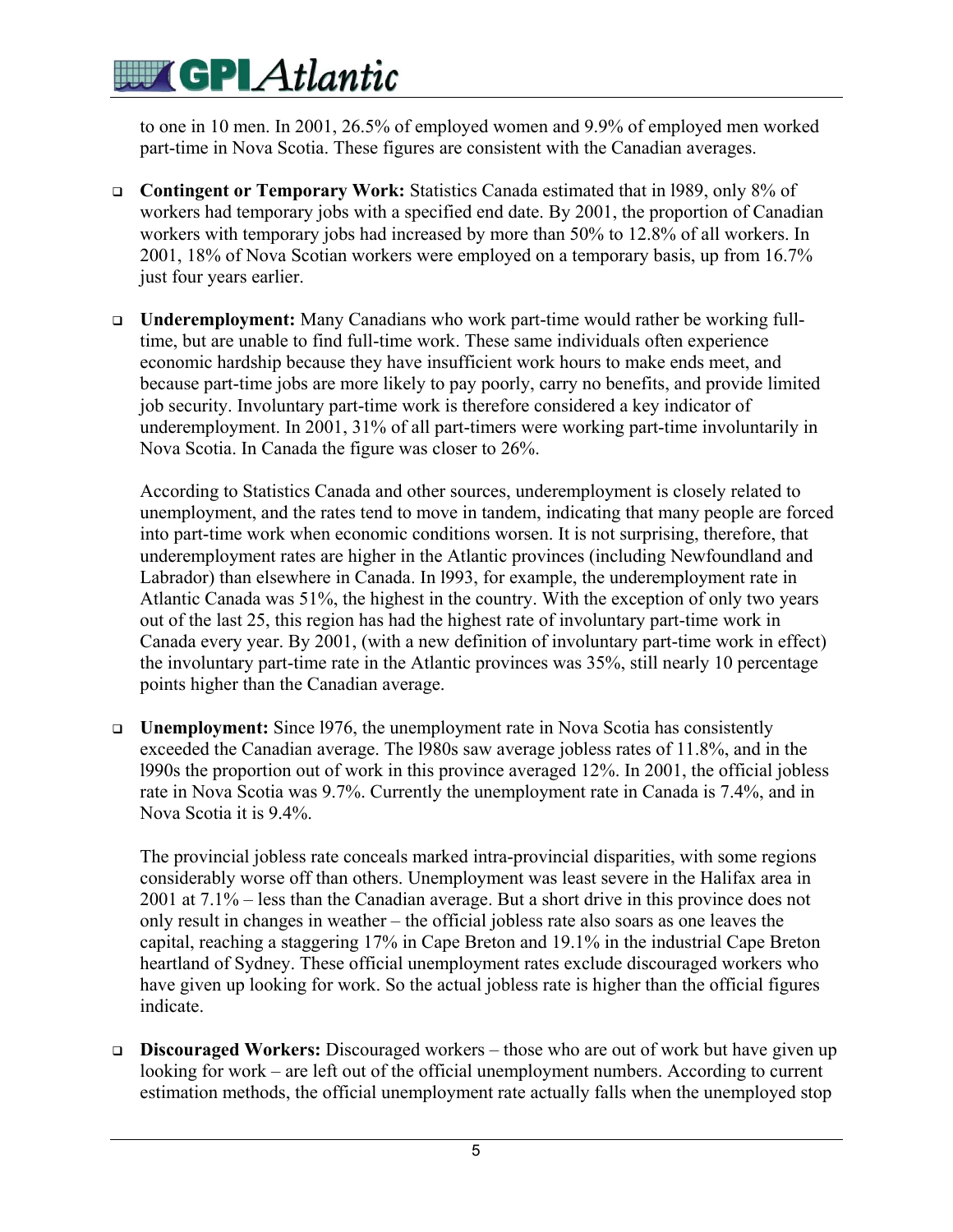looking for work. For instance, if the labour force consisted of 900 employed and 100 unemployed people, the unemployment rate would be 10%. But if the 100 unemployed people became discouraged with their job prospects and stopped looking for work, they would no longer be counted as members of the labour force and the total labour force would drop to 900. The number of officially unemployed would then be zero. For example, in the U.S. recently, the unemployment rate fell to 6.2% from 6.4% because of the sharp rise in the number of "discouraged workers." So discouraged workers are part of the "hidden unemployed."

In 2001, once a portion of "hidden" unemployed were added to the official numbers, the unemployment rate was three percentage points higher for Canada, and more than four percentage points higher for Nova Scotia. This hidden unemployment includes both discouraged workers, and the full-time equivalent hours difference between the actual hours worked by involuntary part-timers and the full-time hours they want.

Discouraged workers tend to be concentrated in areas of high unemployment. In l989, about one-third of all discouraged workers in Canada resided in the four Atlantic provinces, although the region accounted for only 7.6% of the country's labour force in that year. In 2001, the Atlantic provinces accounted for 36% of the country's discouraged workers and 7.2% of the country's total labour force.

When some of the "hidden" unemployed are included, nearly one in four youth (15-24 year) olds) in the province were out of work in 2001. Unemployment rates increase by three and four percentage points respectively for workers in the 25-44 and 45-and-over age groups when discouraged workers and underemployment estimates were included. For those over 55, the unemployment rate nearly doubled from 6.8% to 12% when the hidden unemployed were included.

 **Duration of Unemployment:** In 2001, unemployed Nova Scotians were without work for an average of 15.9 weeks, up from 13.9 weeks in l976, and down from 22.1 weeks in 1996.

The OECD defines the long-term unemployed as being continuously without work for at least one year. In Canada the proportion of the unemployed who were out of work for 52 weeks or more in l976 was 3.8%. This soared to 16.3% in l996 and then dropped to 9% in 2001, but is still more than double the levels of 25 years earlier. In Nova Scotia the jobless have experienced a four-fold increase in long-term unemployment since 1976 – up from 2% in l976 to 8.6% in 2001, after peaking in l996 at 14.5%.

### **Costs**

 **Costs of Stress Associated with Long Work Hours:** Excessively long work hours are one significant contributing factor to work stress and may result in a number of health effects including: increased risk of heart disease, gastric disturbances, increased incidence of accidents, sleep difficulties, headaches/migraine, backaches, depression, and burnout.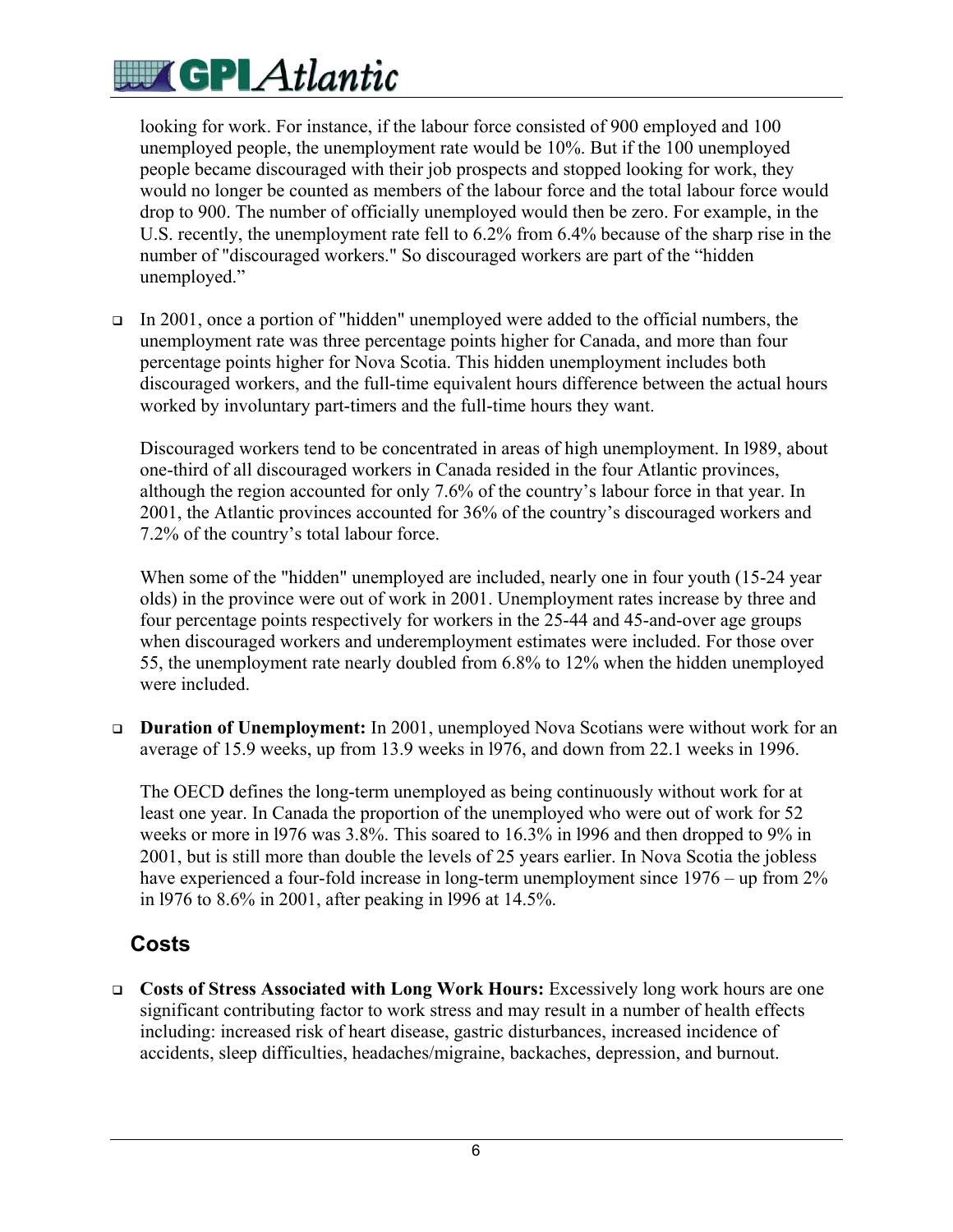Absenteeism costs specifically attributable to stress from long work hours in Nova Scotia are estimated at nearly \$70 million in 2001.

- **Long Work Hours and the Family:** The direct and indirect costs associated with the impact of long work hours and other work stresses on family life and the workplace may include:
- Health effects on stressed individuals and their partners, including depression, burnout, and heart disease, as well as numerous other stress-related disorders;
- Organizational costs, including higher absenteeism and lower productivity;
- Costs of family breakdown (lawyers fees, lost productivity in the work place, human costs, societal costs, and further health costs);
- Effects on children (short and long-term health effects, and adverse psychological and learning impacts of "parental deficit" and family breakdown, including the long-term costs associated with children being socialized by television sets instead of by their parents);
- Costs associated with increased drug and alcohol abuse;
- Long-term societal costs associated with the deterioration of family life due to increased parental absence from the home.
- **Loss of Leisure:** Statistics Canada's time-use data indicate that leisure time declines with marriage and with raising children. On average, married people have less free time in a day than single people do, and married people with young children have the least amount of free time. But these patterns are exacerbated by full-time employment:

In 1998 (most recent data), employed single men and women without children enjoyed 6.2 and 6.0 hours of leisure per day respectively. Married men and women without children had 5.4 and 4.9 hours of leisure per day respectively. Married men and women with children had 4.4 and 4.3 hours of free time, while their full-time employed counterparts have the least amount of free time at 3.6 hours a day.

A large segment of working men and women, particularly full-time dual earners with children, have less free time today than they did in the 1960s. Comparative time-use studies indicate that Canadians generally have less free time than most western Europeans and about the same amount of free time as Americans. For example, the average Danish citizen has 11 hours more free time per week than the average Canadian. For married parents working fulltime in Canada, leisure time decreased by 2 hours/week for both men and women between 1992 and 1998.

 **Growing Inequality:** In 1998 low-income Nova Scotians (the bottom 20% of all households including both economic families and unattached individuals) had the lowest average disposable income (after taxes and transfers) in the country at \$9,293 (\$2001 constant dollars). By 2001, Nova Scotia's poorest 20% of households ranked third lowest in the country with an average disposable income of \$10,604. Only the poor in British Columbia and New Brunswick had lower incomes.

Between 1990 and 2001 the poorer the household, the bigger the percentage drop in income, leading to a growing gap between rich and poor. However, while the poorest Nova Scotians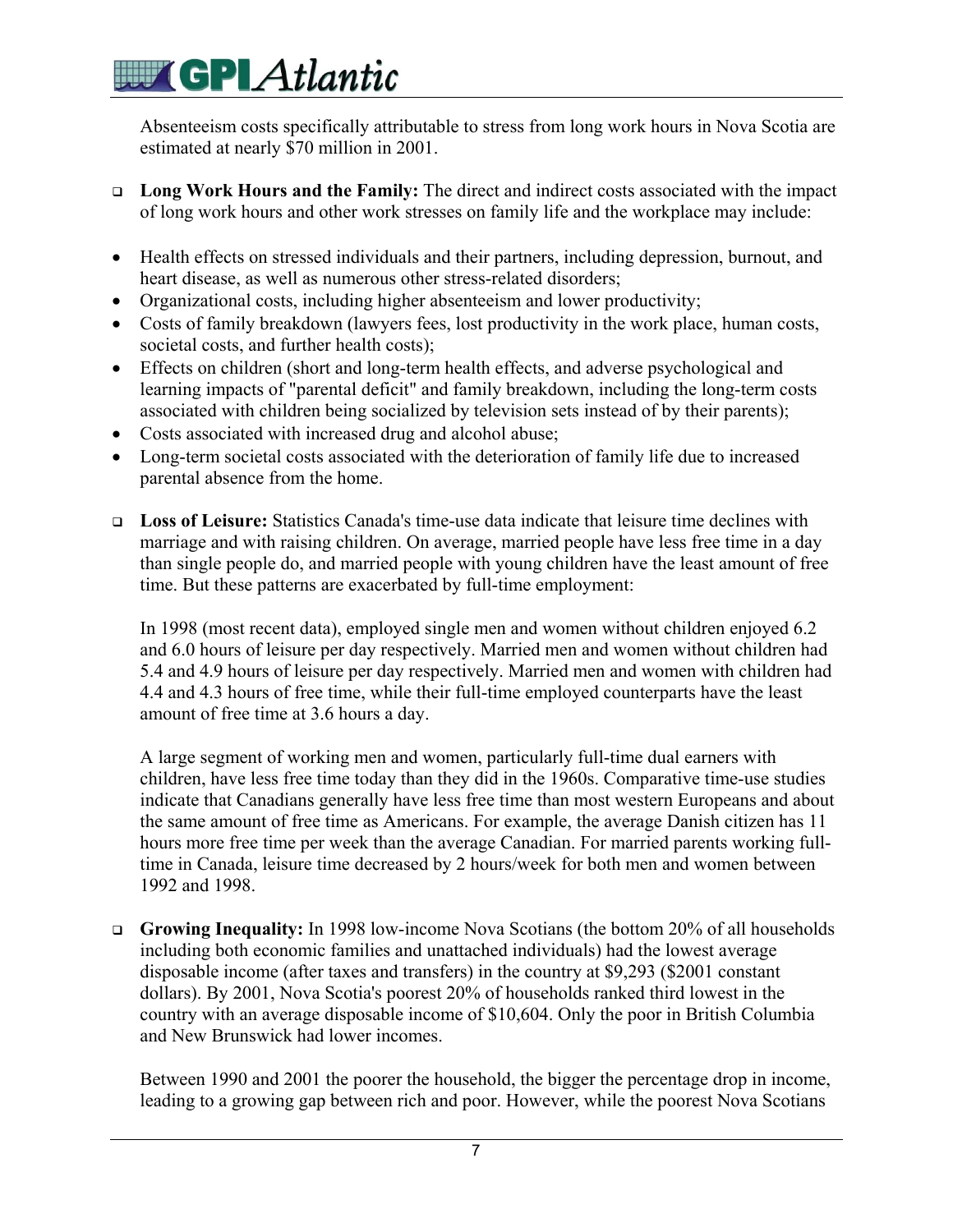lost the most in both percentage terms and in actual constant dollars – \$1,782 between 1990 and 2001 – the richest Nova Scotians gained \$5,512 in constant dollars, an increase of 7.2%. Middle income Nova Scotians (3<sup>rd</sup> quintile) lost \$616 in actual constant dollars between 1990 and 2001. In l990 the richest 20% of Nova Scotian households had 6.2 times as much disposable income as the poorest 20%. By l998, they had 8.2 times as much. In 2001, the richest 20% of households had 7.7 as much disposable income as the poorest 20%. Statistics Canada attributes a substantial portion of the growing income gap in Canada to the growing polarization of work hours.

In Nova Scotia the incidence of low income among families increased in the l990s from 7.4% of families in l990 to 11.1% in 1998, and then declined to 7.9% in 2001, still slightly above the 1990 rate.

Income distribution is one of the most important determinants of population health. Job insecurity, low wage work, and unemployment can and do lead to low income and poverty. Low income Canadians are more likely to have poor health and die earlier than other Canadians. Socio-economic status has been identified as a precursor of cancer, cardiovascular disease, arthritis and musculoskeletal disorders, diabetes mellitus, dental diseases, drug dependence and abuse, and infant mortality and morbidity.

Poverty is not an independent variable, but has causes that can often be found in employment characteristics. Thus, unemployment, underemployment, and non-standard work – characterized by poor pay, tenuous stability, frequent and longer bouts of unemployment, and a polarization of work hours – contribute to both income inequality and poverty, and thus to adverse health outcomes.

 **Economic and Social costs Associated with Unemployment:** Assessments of the costs of unemployment demonstrate that unemployment is costly for everyone in society, not just the unemployed. Unemployment in Nova Scotia cost the provincial and national economy at least \$4 billion in 2001 in lost output and taxes and in direct payments to the unemployed.

The evidence indicates that unemployment may cost Nova Scotia between \$250 million and \$400 million a year in excess disease, crime, and divorce costs. The \$400 million estimate includes costs attributable to discouraged and underemployed workers who are excluded from the official unemployment figures, and also includes a wider range of crime cost estimates. The \$250 million estimate is based only on the official unemployment figures and uses a conservative estimate of direct crime costs only.

### **Job Creation Potential in Nova Scotia**

 **Job Creation Potential from Overtime Elimination:** In Nova Scotia, an average of 643,000 overtime hours were clocked each week in 2001 – of which approximately 241,000 hours were paid overtime. Counting *only* paid overtime, these 241,000 hours/week could yield more than 6,000 additional full-time jobs. If these new jobs were filled by workers previously unemployed, this would have reduced the ranks of the unemployed by 13% and brought the 2001 unemployment rate down from nearly 10% to 8.4%.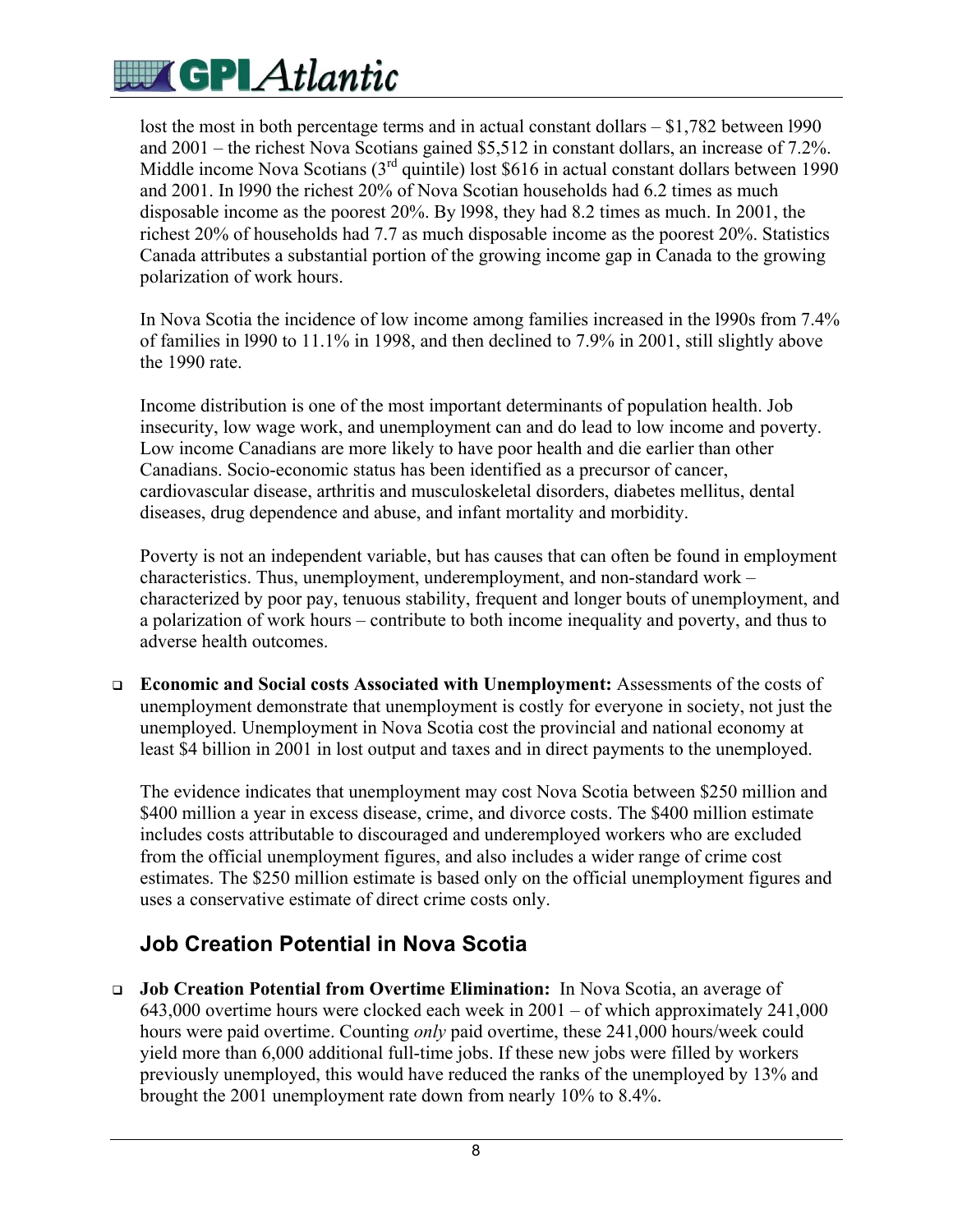If all paid and unpaid overtime had been eliminated across the board for all industries in 2001, and if all new jobs created were based on the average straight hours worked per employee in each industry, Nova Scotia could have been 17,573 full-time jobs richer – an increase in employment of 5.2%. Even if offsets that reflect more realistic industry responses to overtime reduction efforts reduced this job creation potential by 50%, there would still have been 8,787 new jobs created.

 **Job Creation Potential from Hours Reduction:** Evidence indicates that a 10% reduction in working time for those who are currently employed would likely result in an increase in hourly labour productivity of 5%. Because of this productivity offset, only about half of the reduction in work hours would result in new jobs. In 2001, Nova Scotians worked a total of 15.6 million hours per week. Theoretically, a 10% reduction in work hours would have amounted to almost 1.6 million freed up hours, available both for new hires from among the unemployed and for redistribution among the underemployed. This reduction in work hours can be achieved in a number of ways, including shorter workdays, shorter workweeks, longer vacations, sabbaticals, phased-in retirement, improvement in the conditions of part-time work, and other methods that could be tailored to the particular needs of different sets of employees.

This reduction in hours is equivalent to roughly 38,740 full-time jobs, or about 85% of the 45,600 Nova Scotians who were officially unemployed in 2001. Due to the offsetting effect of productivity increases, only half of the hours reduction would have resulted in new jobs. Therefore, about 19,370 new jobs could have been created. Assuming that all the new jobs were filled from the ranks of the unemployed, this job creation would have brought the unemployment rate down from 9.7% to 5.6%. It should be noted that an unemployment decline of this magnitude is not inconceivable and was actually achieved in the Netherlands, where a long-term drop in unemployment from 12.2% to 2.9% was partly attributed to the country's deliberate redistribution of work hours through promotion of high-quality part-time work.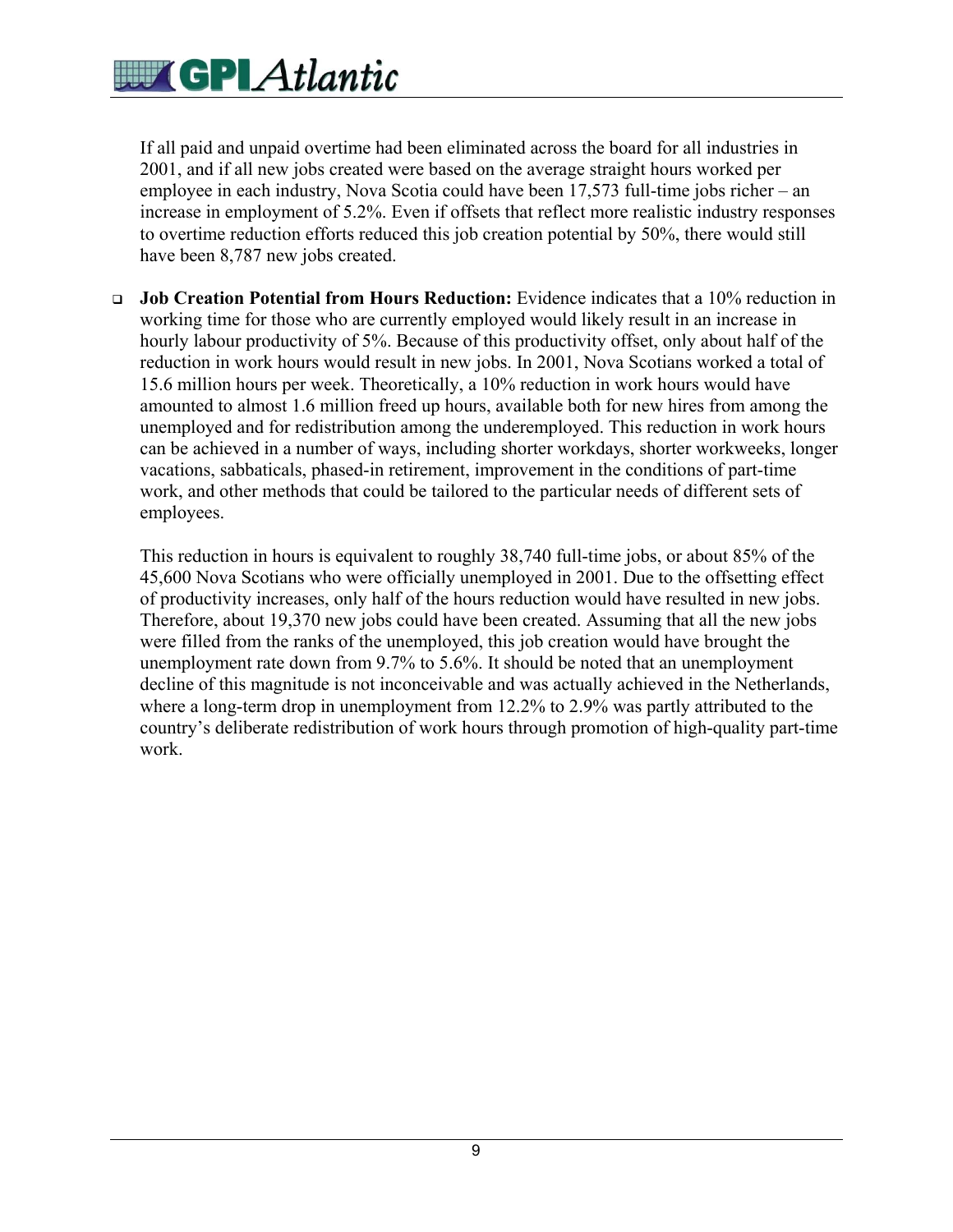

### RECOMMENDATIONS

Following are five key sets of indicators of genuine progress as it relates to paid work. While it is acknowledged that there will be special circumstances in which some indicators do not apply to particular groups, the indicators are presented here as overall societal indicators of aggregate and average work hours.

As all indicators, by definition, measure progress towards defined social goals, the five indicators below correspond to the following social values and goals:

- Employment and adequate work hours for all those who want paid work;
- Increased job security, and adequate rates of pay for hours worked;
- Increased free time and leisure time for those working long hours;
- Improved work / family / life balance;
- Increased equity and social cohesion;
- Reduced work stress:
- Improved environmental quality

The following five indicators are based on those values and measure progress towards those broad social goals.

Below each set of indicators are key policy recommendations, which could help achieve progress in these areas.

### *1.) A decline in work hours for those who already have full-time work, who are working overtime, and who are working excessively long hours.*

- The standard workweek in Nova Scotia, after which the overtime premium must be paid, should be lowered from the current 48 hours a week (for most workers) to 40 hours a week. In addition, the right to refuse overtime work after the legislated standard workweek should be incorporated into employment standards legislation in Nova Scotia.
- $\Box$  Employers and employees should be encouraged to offer and utilize time off (at the overtime rate) in lieu of overtime pay for hours worked after the standard workweek. For example, an hour's overtime work would be compensated by 1.5 additional hours off, and five hours of overtime can be compensated by an additional day off (or long weekend), rather than by increased pay.
- Governments, employers, trade unions, and employees should place more emphasis on working-time issues in collective bargaining and workplace decision-making, as occurs in the Scandinavian countries, rather than maintaining the almost exclusive current emphasis on rates of pay.
- Canadian governments should amend current provincial and federal employment standards to give workers the right to voluntary work-time reductions with a proportionate reduction in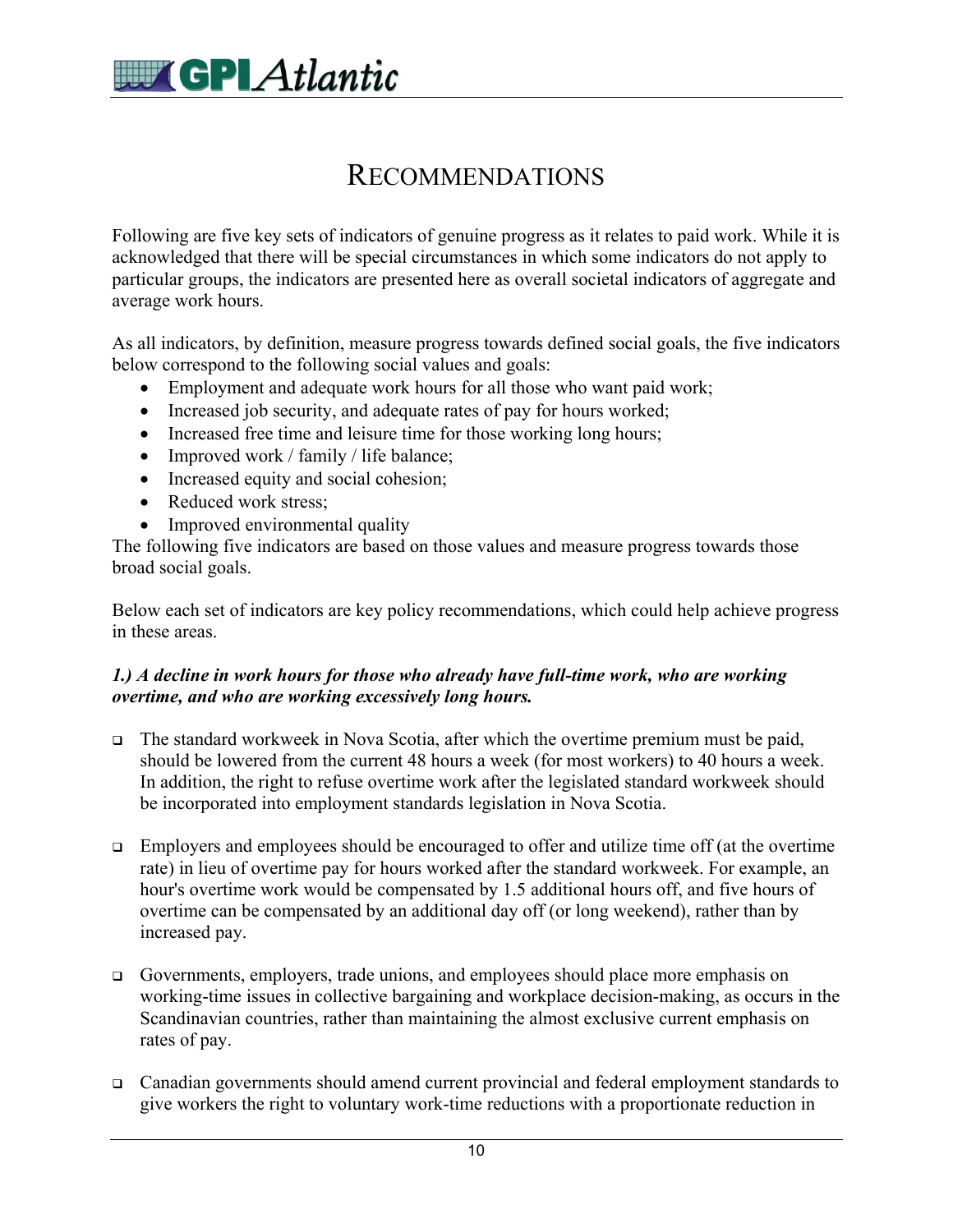pay without imperilling career advancement opportunities. Evidence shows that this will improve employee autonomy, quality of life, morale, and productivity. A wide range of work reduction options should be made available. For example, employees may choose shorter workdays, shorter workweeks (3-day weekends), longer vacations, sabbaticals, educational leaves, or phased retirement.

- The standard for vacations with pay should be increased. Currently, Canadians rank near the bottom of OECD countries in the annual amount of vacation time to which they are entitled. European countries can provide working models of industrialized economies in which dramatically longer vacations and shorter annual work hours do not imperil high productivity, prosperity, and a high standard of living.
- There should be a legislated right for all workers to take unpaid educational, parental, and sabbatical leaves.
- $\Box$  The most critical ingredient of a successful work-time reduction plan is education, which in turn is dependent on gradual, phased implementation. Since work-time reduction is an unfamiliar concept to most North American workers, the full range of options and the pay ramifications (if any) should be fully explored, explained, and understood by employees and employers in a cooperative and consensual manner. In general, successful work-time reduction plans – which meet expectations of job creation and which are welcomed by employees and firms – have balanced a number of key elements including consensus and cooperation among partners; legislation; financial incentives; collective bargaining; a range of voluntary options; and gradual, phased implementation allowing time for education and adaptation.

### **2.) A decline in hours polarization, unemployment, and underemployment.**

- A nation's monetary and fiscal policies play a significant role in determining levels of unemployment. The promotion of "NAIRU," or the non-accelerating inflation rate of unemployment, has been used as an "excuse" to fight inflation regardless of the social and economic costs that may result from the unemployment this policy may promote. Currently, the official monetary policy in Canada accepts relatively high, so-called "natural" rates of unemployment and poverty as the price for curbing inflation. Greater political will on the part of governments is needed so that economic policies more effectively prioritize and balance employment and adequate income needs with low rates of inflation, in order to meet the needs of all Canadian citizens, including the poorest.
- $\Box$  The government needs to take steps to remove systemic disincentives to new hiring. The current payroll tax system, which has ceilings on Employment Insurance, Canada Pension Plan, and Workers Compensation deductions based on annual earnings, has the unintended side-effect of creating a bias against work-sharing and new hires, and in favour of layoffs and overtime. The current system provides incentives to employers to work existing workers long hours, as they do not have to pay additional payroll taxes once the ceilings for those workers are reached, whereas they would have to pay these taxes on new hires.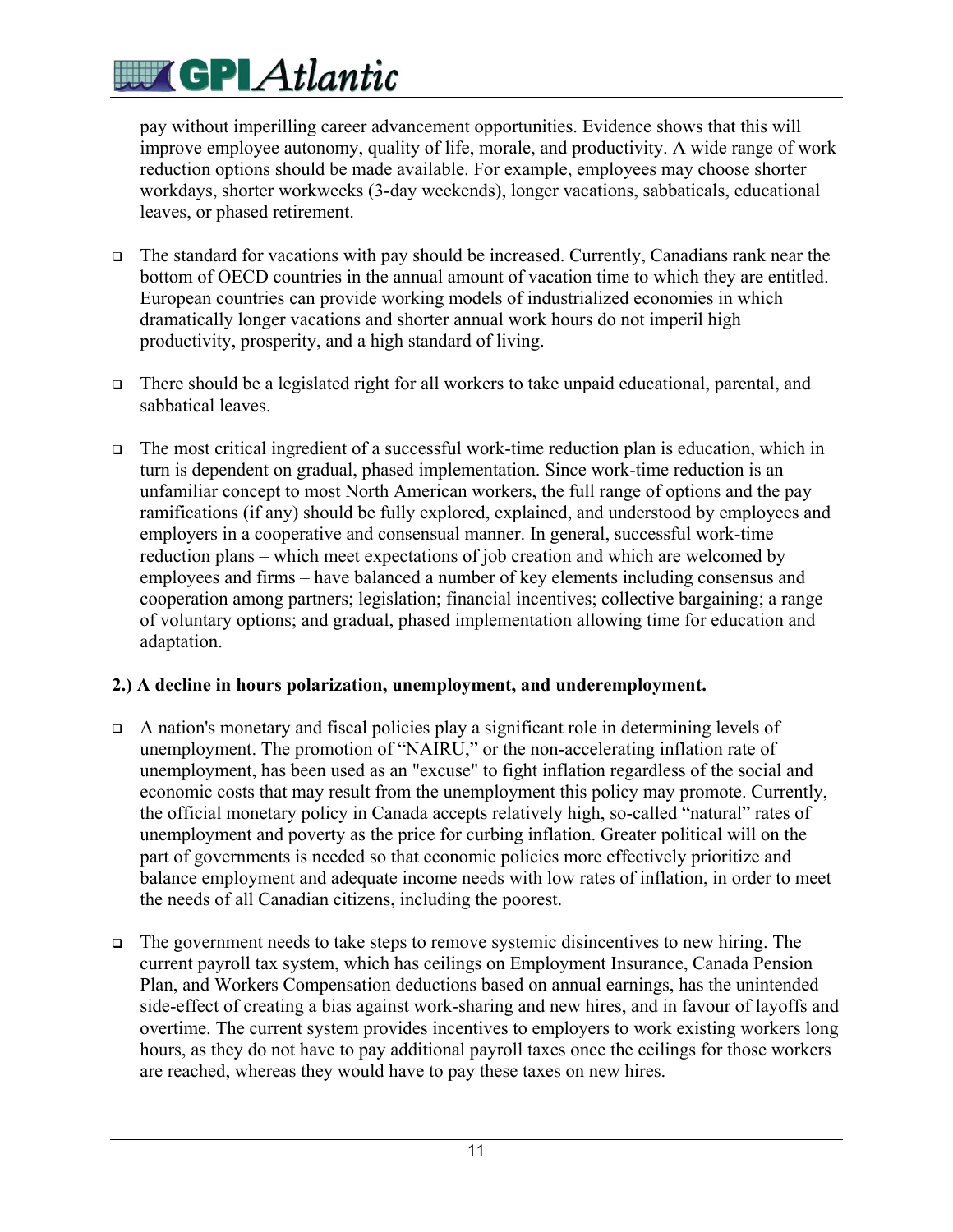## **WE GPLAtlantic**

The system can be reformed in a number of ways: Ceilings can be abolished and premiums adjusted to make them directly proportional to hours worked, or ceilings can be calculated on an hourly rather than annual basis. Alternatively, employer contributions can be assessed on a firm-by-firm basis according to total full-time job equivalents, rather than on an employee basis. All these reforms can be implemented in a revenue-neutral way to ensure that firms do not pay more EI, CPP, and WCB contributions in aggregate, and that the changes are not perceived as a tax grab by government.

 Government incentive programs could be implemented to encourage work-time reduction to be used to create new jobs. These incentives, for example in the form of payroll tax reductions or rebates, could be self-financing through the EI surplus, through savings to EI (since more people will be working), and through the increased tax revenues that will result from an expanded tax base. Studies and empirical evidence from Europe have shown that if a desired outcome of work-time reduction is job creation, then reductions to payroll taxes proportional to new hires can successfully stimulate job creation.

Alternatively, the savings to government realized through reduced EI payments and an expanded tax base could be used to increase hourly wages. This would increase the incentive for voluntary work time reduction, as income reductions would then be less than proportional to reductions in hours. For example, the Belgian government offered its civil servants a 20% reduction in hours in exchange for a 10% reduction in pay, thus effectively increasing hourly pay rates. When hourly productivity increases are also considered, such actions can produce net revenue gains to government, according to the conclusions of the Canadian Federal Advisory Group on Working Time and the Distribution of Work.

- $\Box$  If skill mismatches arise from using work-hours reductions to create new jobs, time and money should be invested in skills training programs. Just as in any economic or market adjustment, new demands and sectoral shifts require new education and training initiatives.
- Adequate leisure time is a key contributor to health and quality of life. It should also be considered a basic right of all workers. To this end, minimum wage levels should be increased to a living wage, so that all workers can freely choose to reduce their hours and enjoy more leisure time. If low minimum wages and sharp income inequality persist in their present form, then the working poor will not likely choose a reduction in work hours. Instead, they would likely retain their hours or increase them as they became available in order to make ends meet. Those with financial resources would be able to reduce their work hours and enjoy more leisure time. But this would ultimately result in a leisured class working short hours and a low-wage class working long hours with virtually no gains in free time. To avoid this potential polarization of leisure hours, work hours reduction initiatives should be accompanied by increases in the minimum wage.

### **3.) A reduction in work stress, improved work/family balance, and an increase in work that contributes to positive human development and quality of life.**

 $\Box$  The reduction of workplace stress should be recognized by governments and businesses as a source of substantial savings in both health and social costs.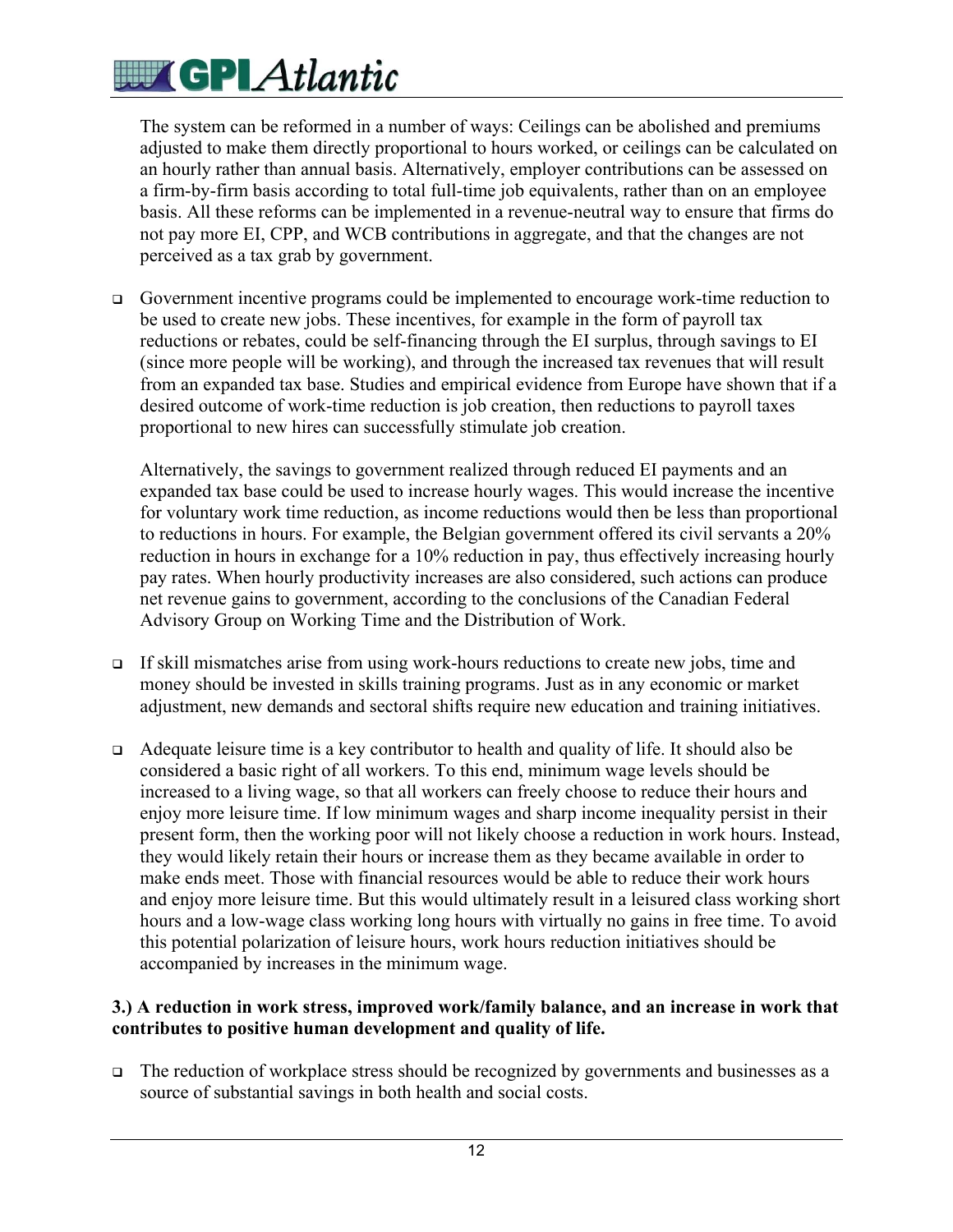# **WEIGPLAtlantic**

- To improve work-family balance and quality of life, work options that are supportive of families should be promoted, including job-sharing, extended maternity leave, paid family leave, and shorter workdays. Raising children is undoubtedly one of the most important types of work in contributing to societal wellbeing, and it directly contributes to human capital. Yet its value is almost entirely invisible in our current system of economic accounts, because unpaid work has no value in market-based measures of progress. When the paid and unpaid work-time of dual-earner families are both considered, we have seen that working parents today generally have less free time and correspondingly less time to spend with their children than parents did 100 years ago. To this end, unpaid work should be properly valued in our system of national and provincial accounts, so that the total work burden of Canadians can be properly assessed, and so that family-friendly work options that effectively balance paid and unpaid responsibilities can be properly justified, promoted, and implemented.
- $\Box$  The reduction of work hours should be accompanied by guarantees against the intensification of work (i.e. increased workloads). Work reduction schemes will backfire and fail to improve overall quality of life if employers simply reduce hours and expect the same amount of work in fewer hours from their current workers. Incentive programs need to address this possibility and ensure that any reduction in hours is accompanied by a redistribution of the freed up work among additional/new hires.
- $\Box$  The provincial and federal governments should initiate studies on the effects of long hours of work on worker health and safety. To date there has been one major Statistics Canada study that found higher rates of smoking, overweight, physical inactivity, alcohol consumption, and major depression among workers moving to longer work hours. Follow-up studies are needed.
- $\Box$  Workers should be given a range of choices in how to use entitlements of time off over their lifetime. Some workers, particularly with growing children, may prefer more frequent periods of time off (like more long weekends or vacations) while their children are young, or shorter workdays that coincide with school schedules, while other workers may prefer to bank their time off for longer sabbaticals later.

### **4.) An increase in types of work that are socially and environmentally benign and a corresponding decrease in work that is damaging to communities and the environment.**

 Ecological tax reforms (ETRs) can potentially create more jobs in environmentally benign industries while at the same time encouraging households and firms to use energy and materials more efficiently and to pollute less. ETRs can involve charges on energy/carbon, primary materials, water, pollution emissions, pesticides, landfill disposal, road use, disposable products, and other products and activities that deplete resources and cause environmental damage. ETRs can spur job creation in the areas of reuse, repair, reconditioning, and recycling with smaller-scale, labour- and skill-intensive work units.

However, the most important way in which ETRs spur job creation is that they begin to replace existing taxes on income, profits, and employment, which can be correspondingly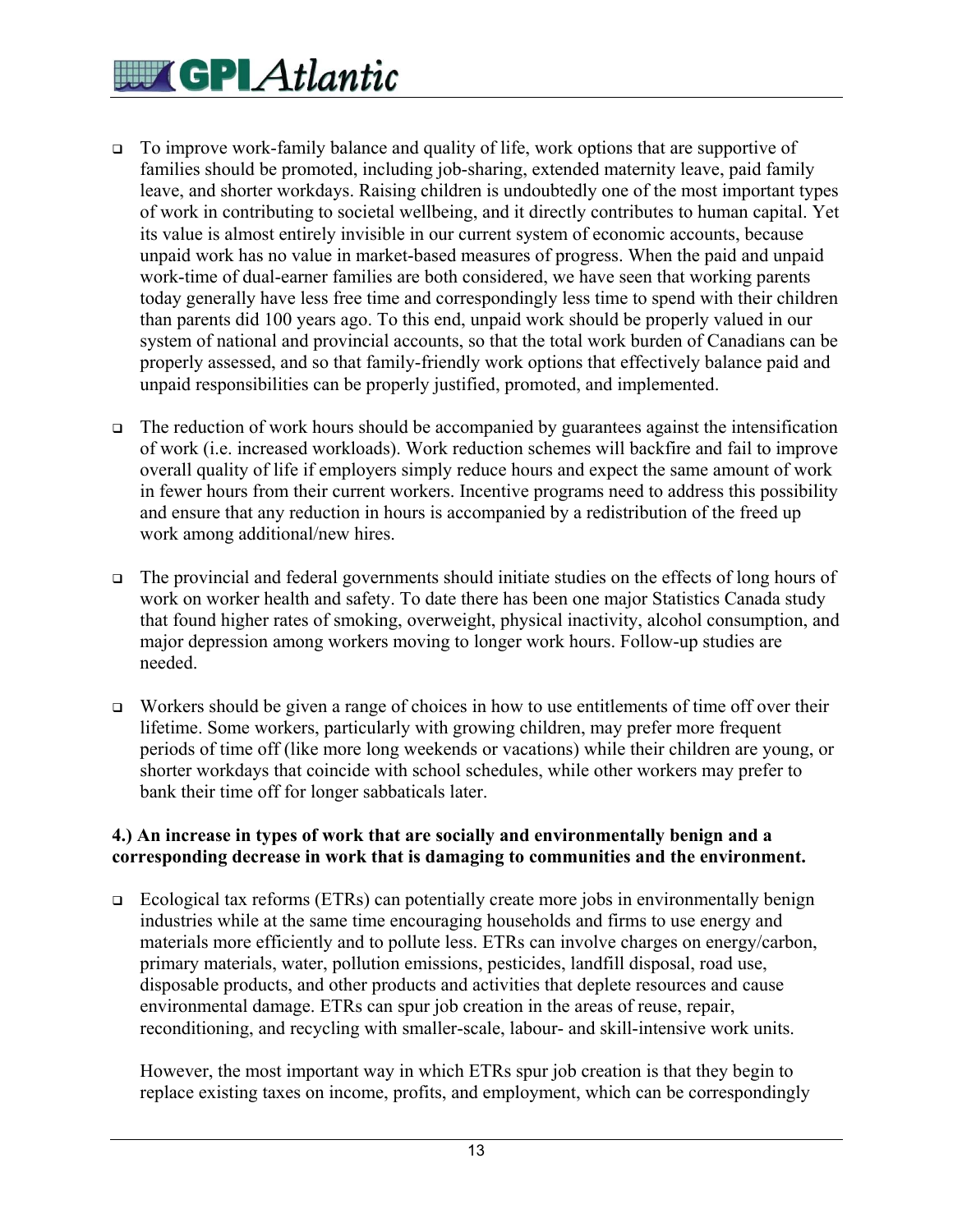reduced as ETRs are introduced, ensuring that tax reform remains revenue-neutral. Not only does this replacement mechanism ensure that the aggregate tax burden on firms and households does not increase, but a reduction in taxes on income, profits, and employment can spur investment and job creation. According to Canadian economist William Rees: "It should gradually become more productive to lay off unproductive kilowatt hours and barrels of oil than to lay off people."

- Productivity gains can be channelled toward greater free time without expanding production and consumption, and thereby reducing the resource depletion and waste production that are largely proportional to increases in production and consumption.
- Employment could be generated in socially desirable and environmentally sound areas. For example, with its world-class, leading-edge waste management system, Nova Scotia is well positioned to promote the province actively as a hub for environmental technology industries.
- Environmentally friendly work options can be encouraged and promoted. Telecommuting and flexible work schedules help reduce commuting days and commuting time (avoidance of peak hours). Less driving and less rush hour congestion in turn reduces air pollution and greenhouse gas emissions.

### **5.) An increase in job security and a corresponding decline in "non-standard" work that is characterized by low pay, insecurity, lack of benefits, and lack of worker autonomy.**

- Part-time workers should be entitled to hourly pay equal to that paid to full-time workers for equivalent work, benefits (on a pro-rated basis) where they are provided to full-time workers, and equal opportunity for career advancement. The Netherlands has successfully implemented such legislation and policies prohibiting discrimination against part-time workers, thereby increasing the quality of part-time work, encouraging shorter work hours, redistributing work hours, and reducing unemployment. As a result, the Netherlands today has among the shortest annual work hours, lowest rates of *involuntary* part-time work, and highest hourly labour productivity, of any industrialized country. The policy helped reduce the country's unemployment rate from 12.2% to 2.9%. Part-time work in Canada is largely associated with low pay, lack of benefits, and increased job insecurity. But it does not have to be that way.
- $\Box$  Employment standards should pay special attention to non-standard workers to ensure they are fully covered and protected, have access to collective bargaining rights, and receive at least the minimum hourly wage and other workplace-related benefits.
- Globalization forces Canadian workers to compete against cheap labour abroad and is at the root of some of the trends towards increased contingent and insecure work in the last 20 years. This points to a clear need for governments to ensure that the interests of citizens and communities are paramount in global trade agreements. In addition, the most practical antidote to some of the most problematic and disempowering trends of globalization is investment in community economic development that enhances local self-reliance. Such investment may include support for small business, "buy local" campaigns, and the creation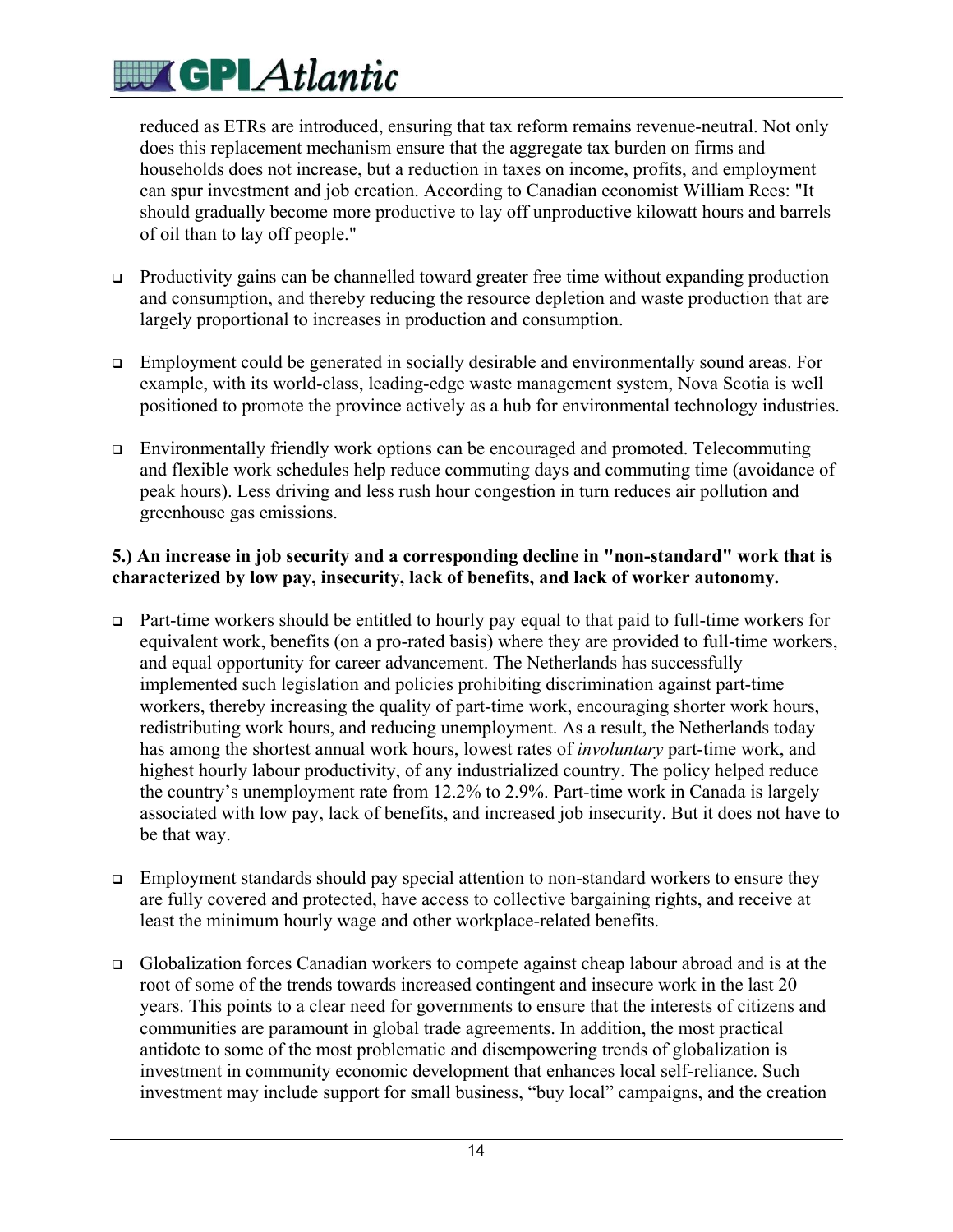# **WITH GPLAtlantic**

of local apprenticeships, food cooperatives, community-shared agriculture, local currency, and micro-lending activities.

- Every week in Canada, workers put in millions of overtime hours free of charge. In an uncertain job market, a growing number of Canadian workers are afraid to refuse extra work for fear of losing their jobs. One possible solution is to convert all salaried positions to hourly paid positions so that the overtime premium would have to be paid for all overtime work, thereby discouraging employers from working their employees longer hours without pay.
- $\Box$  The speed at which new technologies are transforming the workplace is staggering, with many new technologies replacing jobs. Currently the proliferation of new technologies is not regulated. Legislation can be introduced that encourages technologies that are compatible with quality job creation, and that limits and regulates the scale of those technologies that have been shown to de-skill workers, undermine local economies, and contribute to the rapid growth of insecure, non-standard work. In short, governments can use tax and financial incentives and penalties that promote technologies compatible with broader societal and economic goals.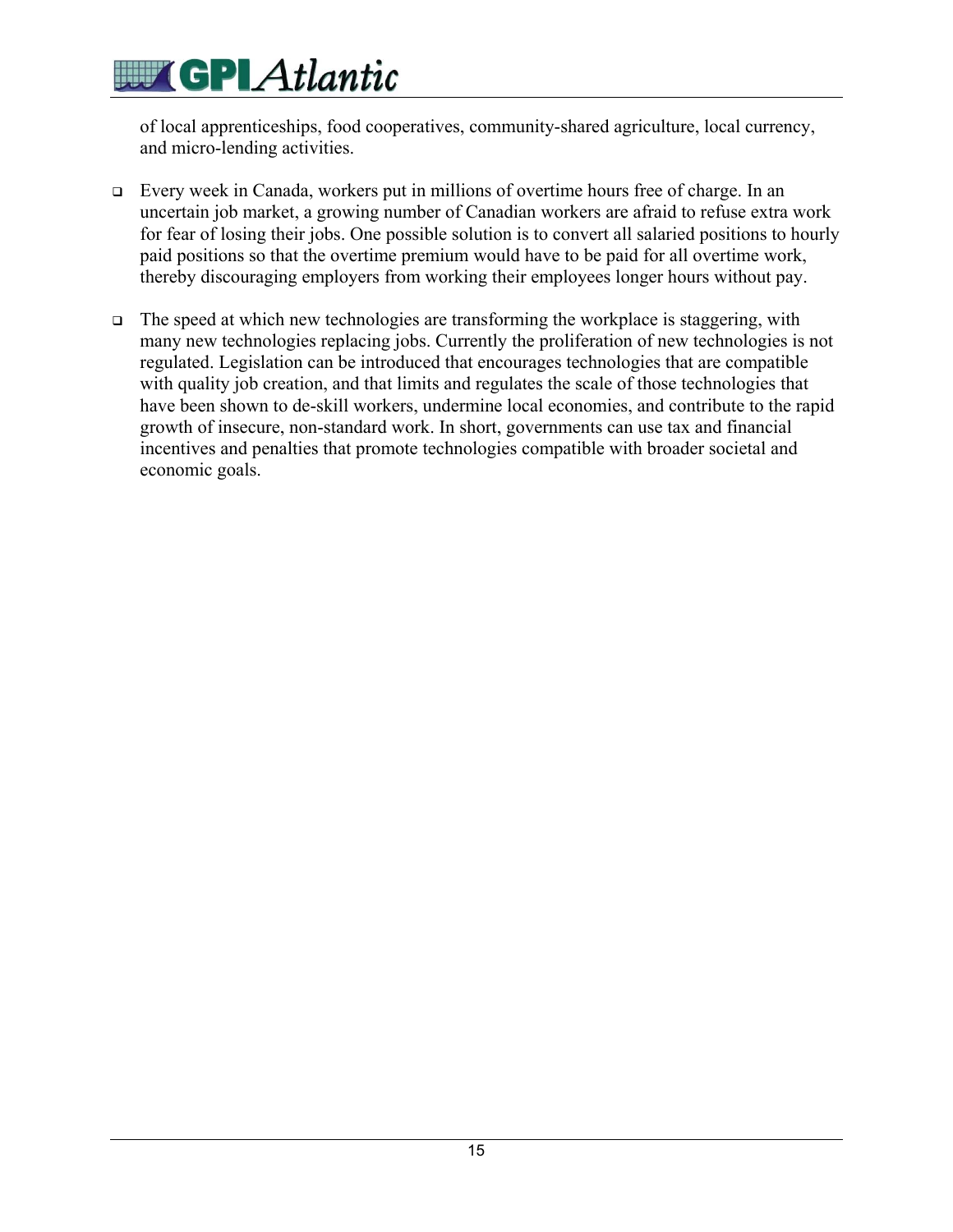

## **About GPI Atlantic**

"We measure what we value."

GPI Atlantic is a non-profit research organization committed to the development of the Genuine Progress Index (GPI) – a new measure of sustainability, wellbeing and quality of life.

The Genuine Progress Index is an alternative to the practice of equating progress with economic growth alone. The GPI links the economy with social and environmental variables to create a more comprehensive and accurate measurement tool.

The GPI, for example, treats pollution and crime as costs rather than gains to the economy. That might seem obvious, but pollution clean-up costs and the purchase of burglar alarms in response to crime waves actually contribute to "growth" in the Gross Domestic Product, our most common measure of progress. As well, the GPI assigns explicit value to health, security, volunteer work, environmental quality and other assets. By contrast, the GDP can grow even as poverty, insecurity, and inequality increase, while the gap between rich and poor widens, and while the earth's resources are depleted.

Conventionally, long work hours are counted as an asset because they usually translate into increased output. But free time is not valued in our measures of progress, so its loss does not register anywhere in our accounting system. Given this imbalance, it is not surprising that the substantial economic productivity gains of the last 50 years have manifested in increased output, incomes, and spending, while there has been no real increase in leisure time.

GPI recognizes there are economic, social, cultural, and environmental costs associated with increased work hours and output. Longer work hours may produce adverse health outcomes and diminish our quality of life, while increased output may place excess demands on our natural resources. At the same time, unemployment and underemployment waste precious resources and also produce substantial social, human, and economic costs.

Our core mission is the development of a demonstration index consisting of 22 components – of which work hours is one – focusing on the province of Nova Scotia. This "full cost accounting" project will serve as a pilot project for Canada and other provinces.

Taken alone, each of the 22 GPI components addresses one vital aspect of our way of life. Taken together, the components provide a comprehensive management tool for use by politicians, policy makers, and community planners. The GPI can also provide